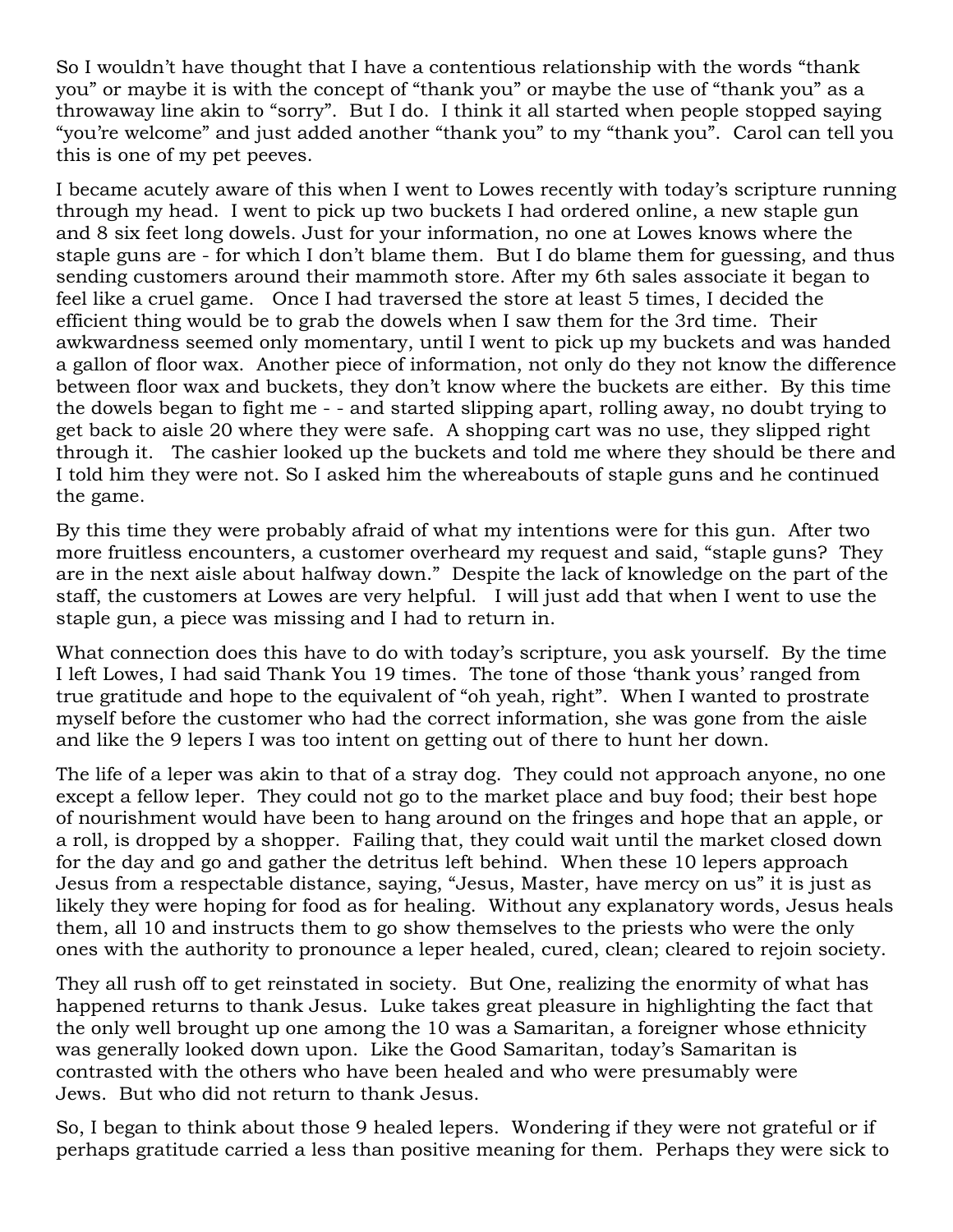the teeth with saying thank you for crumbs and rotten food; for an undisturbed night's sleep near to the warmth of a communal oven - although it was much more likely that someone encountering lepers sleeping near the oven would have kicked them out with words of deep contempt. Maybe, they'd been given the runaround in other ways - life long friends, brothers - their own mothers. None of those who had once loved them, tenderly touched them, laughed with them - not one of them stepped across the line between clean and unclean to talk with them, to show they knew and remembered them. For these 9, the Thank You had been wrung from their hearts a long time ago.

It's hard for us to think of Jesus' healing as anything other than what we know it to be the love of God extending beyond the margins, healing both body and soul. But what if we think about the 9 other lepers and the experiences they've had for which they were supposed to be grateful. Jesus' mercy gave these men social acceptability. He wiped their skin clean. By anyone who came across them, they would be accepted, included, welcomed. Jesus healed 10 lepers, but healing the hearts of those who judged and feared them was another thing.

How are these 9 to erase the years of banishment? How are they to trust this extraordinary thing, maybe even to trust Jesus. They've endured years where they had to stay in their own group with other lepers. The rest of the populace felt like they were being pretty kind to let them hang around. When one, for instance, was caught stealing a chicken, he would be berated for being ungrateful; reminded how in any other country this would be a death sentence.

The one leper who returned to Jesus wasn't there saying thank you. He was there praising God; when Jesus asks about the others, he doesn't say how come there are no other 'thank yous', he says why are there no others praising God.

This 10th leper was a Samaritan - an outcast by virtue of his home country. Jesus interacting with him was a sign of who Jesus was, of how different Jesus was from those who had cast out the lepers, of how different Jesus was from the Samaritan hating Jews. Number 10 would not expect to be welcomed into society, even with clear and smooth skin. "Thank you" could not begin to contain this Samaritans experience of having stepped from the margins accompanied by Christ.

It will take the other 9 some time to go beyond 'thank you' to praising God. They will go back into their communities and try to take up where they left off. Will they be able to achieve reconciliation? Will some former friends pretend nothing's happened? Will they themselves pretend nothing happened, just happy to be back in the fold. Only they aren't part of the fold, they've experienced alienation and just as thank you to Jesus isn't enough. Welcome home from their family and friends won't be enough.

Thank you is a mixed bag - sometimes it flows forth and sometimes it is said without a thought and sometimes, it is forced out of someone to assuage the guilt of the 'giver'. Reentry into a community that has shunned you, enslaved you, cheated you is not easy and fast work. It cannot be done by one party alone. It cannot be done with preconceived ideas of where it should end up and who is to blame. Reconciliation cannot occur while one side fiercely holds on to their notion of superiority.

I imagine that the 9 other lepers found re-integration into their communities wasn't the seamless reunion they had dreamed of for years. I expect that the initial joy with which they tore away from Jesus was replaced with a yearning to connect with him which eventually brought them to their knees in praise of God.